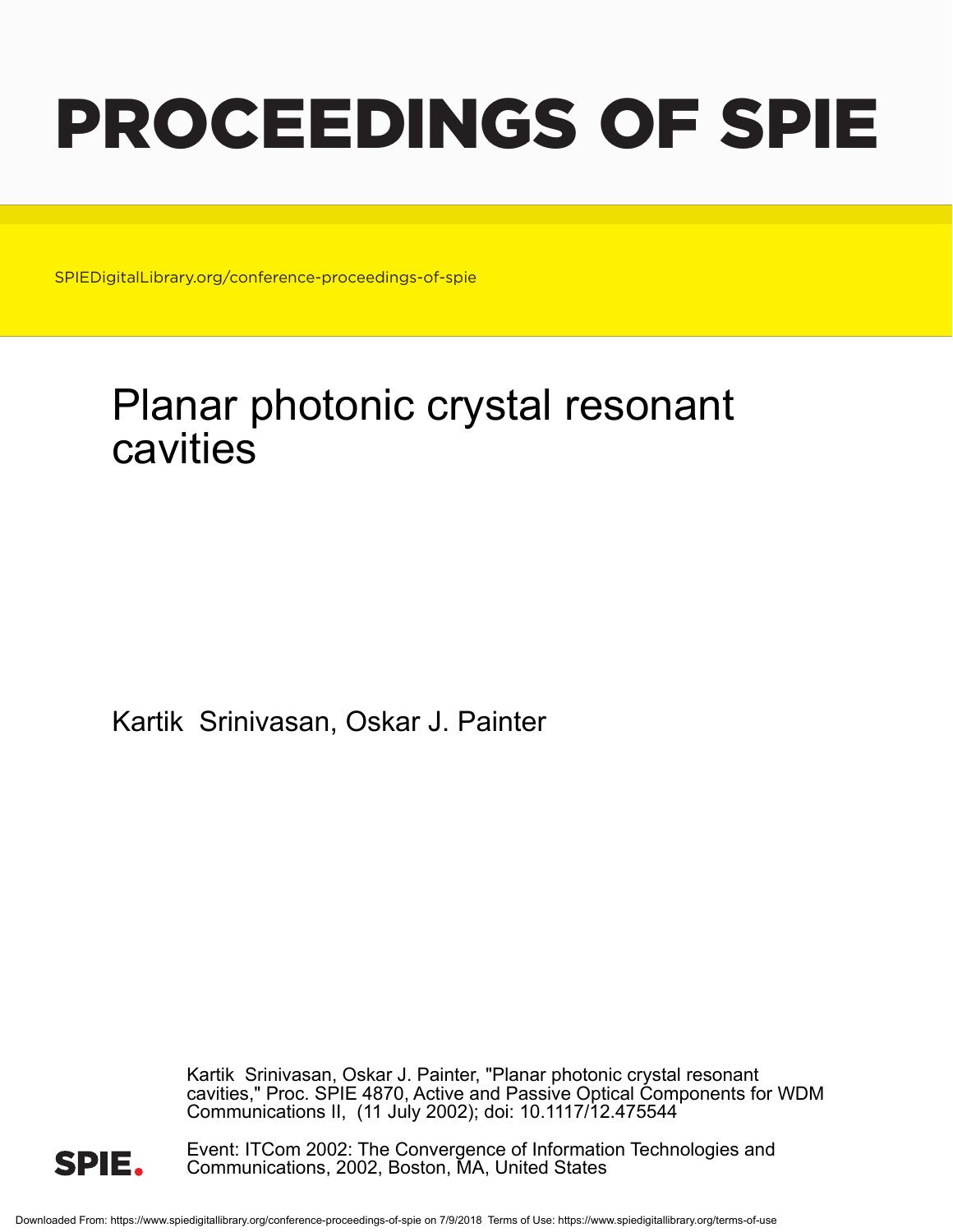### Planar Photonic Crystal Resonant Cavities

Kartik Srinivasan and Oskar Painter

Department of Applied Physics, California Institute of Technology, Pasadena, CA 91125, USA.

#### ABSTRACT

Optically thin dielectric slabs, in which a fully etched through two-dimensional patterning is applied, can be used to form high-Q optical cavities with modal volumes approaching the theoretical limit of a cubic half-wavelength. A cavity design strategy based upon simple group theoretical techniques is presented in which emphasis is placed upon a momentum space description of the resonant modes. It is shown that photonic crystal laser cavities can be designed with a particular wavelength, polarization, and radiation pattern using these methods.

Keywords: photonic crystal, microcavity, semiconductor laser, InGaAsP

#### 1. INTRODUCTION

Planar photonic crystal (PC) waveguide structures<sup>1-3</sup> have been the subject of intense research activity in recent years, as they hold a great deal of promise for use in future generations of high-density lightwave circuits. Significant progress has been made in the study of in-plane waveguides,  $4-7$  coupled-resonator-waveguide sys $tems$ ,  $s-10$  and add-drop devices.<sup>11, 12</sup> One particular area of interest is the study of optical nanocavities in two-dimensional (2D) PC slab waveguides, where the strong dispersion of the photonic lattice can be used to trap light in volumes close to the theoretical limit of a cubic half-wavelength.<sup>13-16</sup> Mature fabrication technologies such as planar lithography provide precise control of their salient properties, including size, wavelength, emission direction, and polarization of resonant modes. As a result, these structures are well-suited for applications beyond lightwave technologies, such as for cavity-QED studies of coherent electron-photon interactions. Thus, the development of basic design methods for PC nanocavities is of considerable importance. In particular, by considering the photonic crystal modes in Fourier Space, basic group theoretical techniques can be applied to elucidate and predict fundamental characteristics of the defect cavities. These techniques are used as a precursor to more intensive numerical calculations, such as those performed through the finite-difference time-domain (FDTD) method. The qualitative understanding given by the simple symmetry analysis serves as a powerful guide when undertaking more detailed investigations of the resonant mode properties of these nanocavities.

In this paper, we examine the resonant mode properties of intentionally introduced localized defects within 2D PC slab waveguides. The cavity of interest here is composed of an optically thin dielectric slab surrounded by air and patterned with a 2D hexagonal array of holes (Figure 1(a)). A defect is created by altering the dielectric constant in a small region of space in hopes of trapping light within the defect region. This can be achieved in practice by varying the radius of the central hole, or by removing a hole entirely and varying the nearest neighbor holes. By changing the nature of the defect in such a manner, one can profoundly affect the properties of the resonant cavity modes. In particular, the polarization and radiation pattern of the emitted modes can be largely controlled by design of a suitable defect cavity.

The design and analysis of a given defect cavity begins with a study of the symmetries present in the system. Simple group theoretical techniques are used to produce approximate forms for the resonant modes of the cavity. In addition, the symmetry analysis provides information on the transformation properties of these resonant modes, as well as a scheme for labeling them. The results of the group theory analysis are extended through numerical calculations using the FDTD method.14 FDTD allows for a detailed investigation of the emission characteristics of the PC cavities, including their spectral response, resonant mode field patterns, and loss properties.<sup>17</sup>

Active and Passive Optical Components for WDM Communications II, Achyut Kumar Dutta, Abdul Ahad Sami Awwal, Niloy K. Dutta, Katsunari Okamoto, Editors, Proceedings of SPIE Vol.4870 (2002) © 2002 SPIE · issn 272

Further author information: (Send correspondence to K.S.)

K.S.: E-mail: kartik@caltech.edu, Telephone: <sup>1</sup> 626 395 6269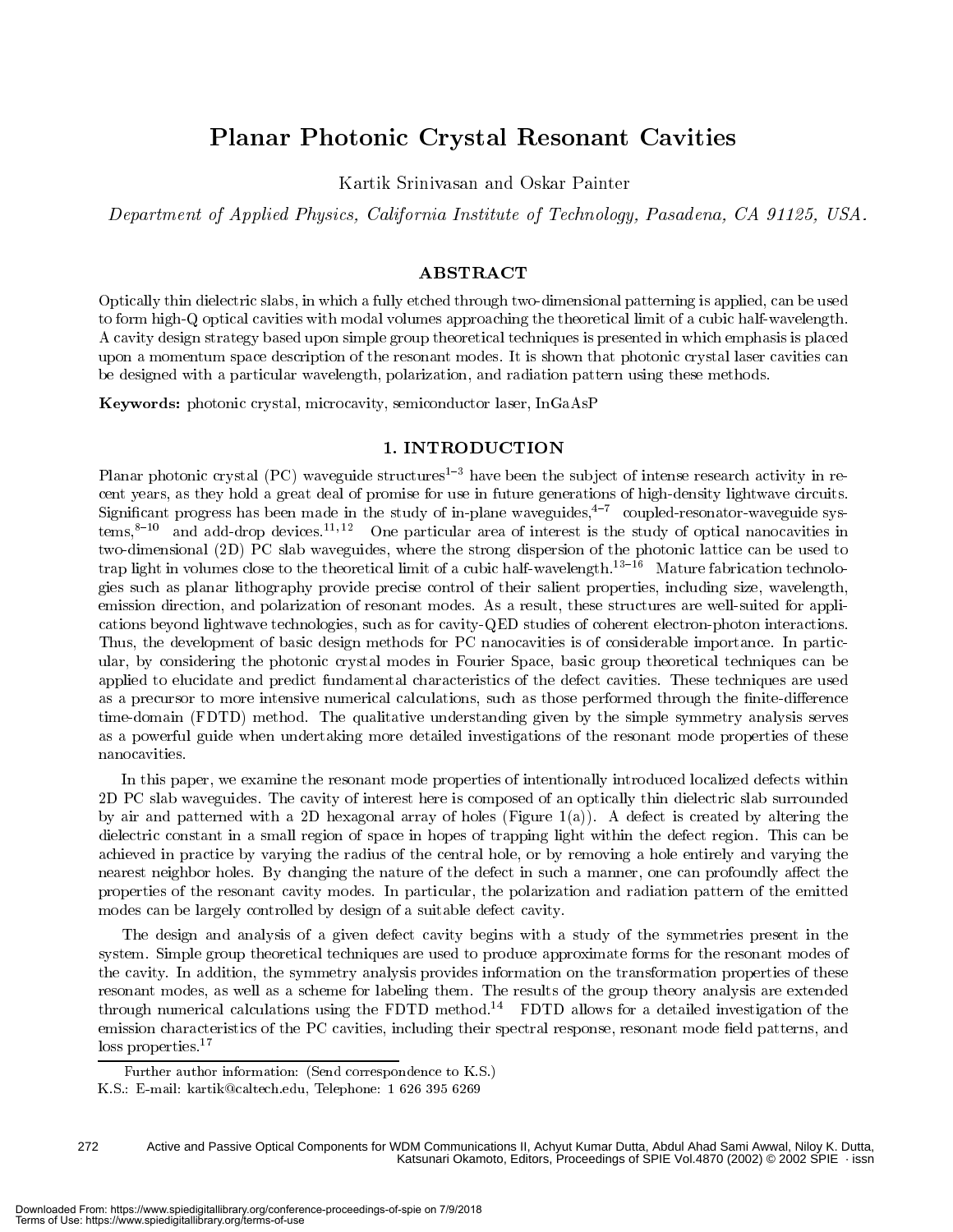

Figure 1. (a) Illustration of the two-dimensional hexagonal PC slab waveguide structure. (b) Fundamental TE-like  $($ even) guided mode bandaba decare (r)  $\alpha$  = 0:00, nslab = nef f = 100). The guided mode band-gap extends over a normalized frequency of 0.29-0.41. The air (cladding) light line is shown as a solid black line.

The following sections detail a study of the optical properties of experimentally realized defect cavities of varying symmetry in a 2D PC slab waveguide. Section 2 outlines the application of simple group theory in producing approximate results describing many of the salient properties of the PC defect cavities. Section 3 presents experimental data in the form of spectroscopic probing through photoluminescence (PL) measurements of fabricated devices. In addition, some results of FDTD simulations are given, establishing a clear correspondence with the group theory. Polarization measurements of the emitted PL further support the predictions made by the group theory and numerical analyses.

#### 2. SYMMETRY ANALYSIS

The spatial symmetries within Maxwell's equations are determined by the translation and rotary-reflection symmetries of the dielectric function,  $\epsilon(\mathbf{r}).^{18,18}$  As such, group theory can be used to predict and categorize the resonant modes of defects within PC structures. A two step process is implemented here. The unperturbed slab waveguide modes are first used to generate approximate field patterns for the PC modes at the band-edges defining the guided mode band-gap. The PC band-edge states are then used as a symmetry basis to generate approximate forms for the localized defect modes lying within the band-gap.

#### 2.1. Band-edge modes

The modes of a symmetric slab waveguide, patterned or unpatterned, separate into modes of even or odd parity with respect to a mirror plane in the middle of the dielectric slab. Of interest here are the *fundamental* guided modes, which for the slab thicknesses of the devices analyzed in section 3, have a wavelength commensurate with the emission band of the quantum-wells. This effectively reduces the spatial dimension of the problem from three to two. In the mirror plane of the waveguide, the fundamental even and odd modes can be represented by scalar fields  $B_z$  and  $E_z$ , respectively.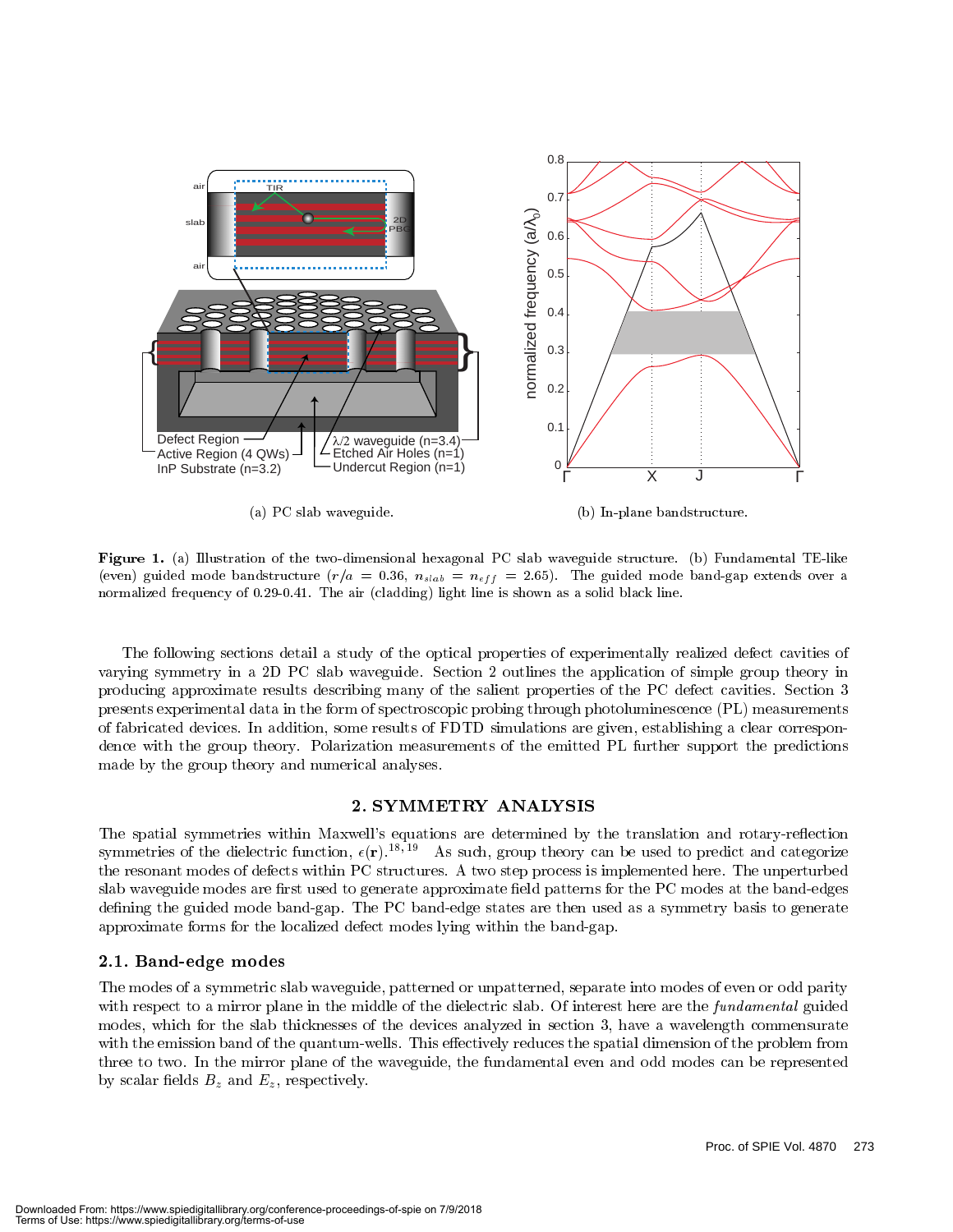

Figure 2: Illustration of the real and reciprocal spaces of the two-dimensional hexagonal PC.

For the hexagonal photonic lattice of the cavities studied here a band-gap opens up in the frequency spectrum of the fundamental even guided modes, but not in the fundamental odd mode spectrum.14 For this reason we focus on the fundamental even modes (TE-like) of the slab waveguide, whose magnetic field patterns within the mirror plane of an unpatterned slab are given by  ${\bf B_{k_\perp}(r_\perp)}=ze^{-\sqrt{4\pi}}$  for in-plane momentum  ${\bf k_\perp}$  and coordinates within the mirror plane  $r_{\perp}$ . For a 2D photonic crystal (with or without vertical waveguiding), the point group symmetry of the hexagonal photonic crystal is  $D_{6h}$ . Narrowing our scope to TE-like modes of a symmetric slab, the point group symmetry of the system can be effectively reduced to  $C_{6v}=D_{6h}/\sigma_h$ , where the horizontal mirror plane  $(\sigma_h)$  lies in the middle of the dielectric slab. A plot of the approximate  $\,$  in-plane  $\,$ bandstructure for the fundamental TE-like guided modes of a half-wavelength thick hexagonally patterned slab waveguide is given in Figure 1(b).

Upon patterning the slab waveguide, coupling occurs between waveguide modes with similar unperturbed frequencies and similar propagation constants modulo  $\bf{G}$ , where  $\bf{G}$  is a reciprocal lattice vector. The high symmetry points of the first Brillouin zone (IBZ) are the six X-points  $(\{\pm (0,1)k_X, \pm (\sqrt{3}/2, 1/2)k_X, \pm (\sqrt{3}/2, -1/2)k_X\}),$ the six J-points  $(\{\pm (1/2,\sqrt{3}/2)k_J,\pm (1/2,-\sqrt{3}/2)k_J,\pm (1,0)k_J\}),$  and the  $\Gamma$ -point=(0,0). The first-order bandgap of the hexagonal lattice (see Figure 1(b)) is defined from above by the X-point ("conduction" band-edge) and below by the J-point ("valence" band-edge). The different degenerate  $X$  and degenerate J points in the IBZ are labelled as in Figure 2(b). The group of the wave vector at the X, J, and  $\Gamma$  points is  $C_{2v}$ ,  $C_{3v}$ , and  $C_{6v}$ , respectively. Character tables<sup>20</sup> for these groups are given in Table 1.

#### 2.1.1. X-point

From Bloch's theorem we know the eigenmodes at the X-point of a hexagonal photonic crystal must be the product of a periodic function and a plane wave with momentum  $\mathbf{k}_X$ . In the photonic crystal structures studied here, we are interested in wavelengths near the first order band-gap. These wavelengths correspond to the lowest frequency modes at the X-point, which in the unperturbed waveguide have a frequency  $\omega_o^X\approx c|{\bf k}_X|/n_{eff},$  where

In this calculation a 2D hexagonal PC with host dielectric constant given by the eective index of the fundamentalTE mode of the half-wavelength thick slab is analyzed.<sup>14</sup>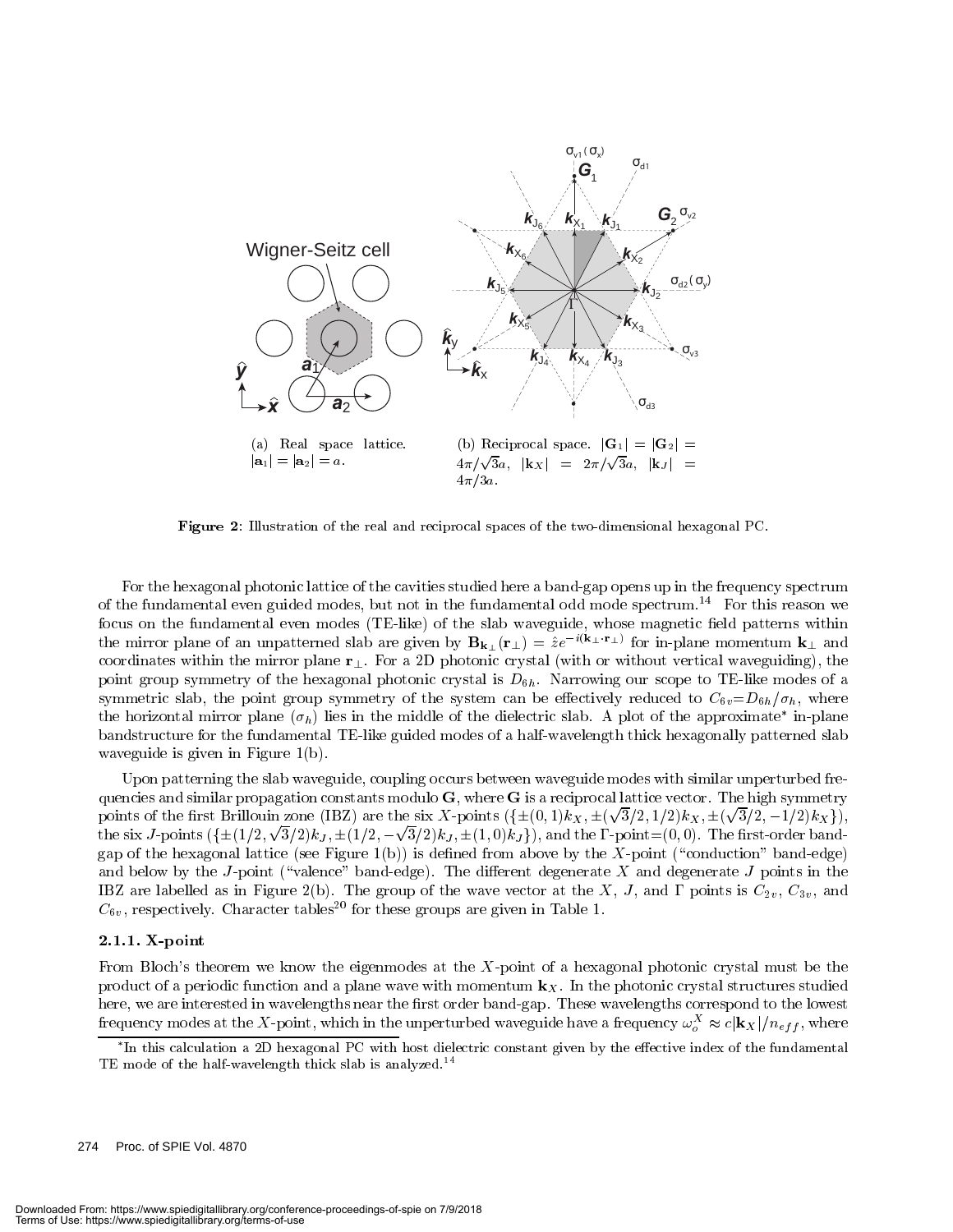Table 1: Point Group character tables.

|                                 |                     |                        |          |          |             |             | $C_{2v}$             | $E\,$  | $C_2$     | $\sigma_x(\sigma_{v1})$ | $\sigma_y(\sigma_{d2})$ |
|---------------------------------|---------------------|------------------------|----------|----------|-------------|-------------|----------------------|--------|-----------|-------------------------|-------------------------|
| $C_{6v}$                        | E                   | $C_2$                  | $2C_3$   | $2C_6$   | $3\sigma_d$ | $3\sigma_v$ | $A_1$<br>$A_2$       |        |           |                         |                         |
| $A_1''$                         |                     |                        |          |          |             |             | $B_1$                |        |           |                         |                         |
| $A_2''$<br>$B_1^{\prime\prime}$ |                     |                        |          |          |             |             | B <sub>2</sub>       |        |           |                         |                         |
| $B_2''$                         |                     |                        |          |          |             |             | $S_{d1}$<br>$S_{a1}$ | 3<br>2 | $-3$<br>0 |                         |                         |
| $E_1$                           | $\overline{2}$      | $-2$                   |          |          | $\Omega$    |             | $S_{a2}$             | 3      | 3         |                         |                         |
| $E_{2}$<br>$S_{d1}$             | $\overline{2}$<br>3 | $\overline{2}$<br>$-3$ |          |          | $\Omega$    |             |                      |        |           |                         |                         |
| $S_{a1}$                        | $\overline{2}$      | $\theta$               | 2        | $\Omega$ | $-2$        | $\Omega$    | $C_{3v}$             | E      | $2C_3$    | $3\sigma_d$             |                         |
| $S_{a2}$                        | 3                   | 3                      | $\Omega$ | $\theta$ |             |             | $A_1'$<br>$A'_{2}$   |        |           |                         |                         |
|                                 |                     |                        |          |          |             |             | E                    | 2      |           | 0                       |                         |

the guided mode has an effective index  $n_{eff}$  and a scalar field within the symmetry plane of the slab waveguide given by  $\mathbf{B} = \hat{z}e^{-i\mathbf{k}_{X_1} \cdot \mathbf{r}_{\perp}}$ .

A symmetry basis for the modes of the patterned slab waveguide at the X-point (irreducible representations (IRREPs) of the little group at the X-point) can be found by applying the symmetry operations of the group of the wave vector  $(\mathcal{G}_{o\mathbf{k}_X} = C_{2v})$  to the seed vector  $\mathbf{B}_{\mathbf{k}_{X_1}}$ . In this case, the basis is simply  $(\mathbf{B}_{\mathbf{k}_{X_1}}, \mathbf{B}_{-\mathbf{k}_{X_1}})$ . Projecting this symmetry basis onto the IRREP spaces of  $C_{2v}$  yields:

$$
\mathbf{B}_{A_2}^{X_1} = \hat{z} \cos(\mathbf{k}_{X_1} \cdot \mathbf{r}_{\perp}),
$$
  
\n
$$
\mathbf{B}_{B_1}^{X_1} = \hat{z} \sin(\mathbf{k}_{X_1} \cdot \mathbf{r}_{\perp}),
$$
\n(1)

where  $A_2$  and  $B_1$  label the IRREP spaces of  $C_{2v}$  (see Table 1). Considering that the dielectric structure, as defined here, has a low index air hole at the origin, then  $\mathbf{B}_{A_2^+}$  corresponds to the "valence" band mode and  $\mathbf{B}_{B_1^+}$ to the "conduction" band mode. $21$ 

In order to fully define the modes at the X-point all modes of the star of  $k$   $(\star k)$  must be included. The result is the following set of degenerate valence band modes,

$$
VB_{A_2}^X = \hat{z} \begin{pmatrix} \cos(\mathbf{k}_{X_1} \cdot \mathbf{r}_\perp) \\ \cos(\mathbf{k}_{X_2} \cdot \mathbf{r}_\perp) \\ \cos(\mathbf{k}_{X_3} \cdot \mathbf{r}_\perp) \end{pmatrix},
$$
 (2)

and degenerate conduction band modes,

$$
CB_{B_1}^X = \hat{z} \begin{pmatrix} \sin(\mathbf{k}_{X_1} \cdot \mathbf{r}_{\perp}) \\ \sin(\mathbf{k}_{X_2} \cdot \mathbf{r}_{\perp}) \\ \sin(\mathbf{k}_{X_3} \cdot \mathbf{r}_{\perp}) \end{pmatrix} . \tag{3}
$$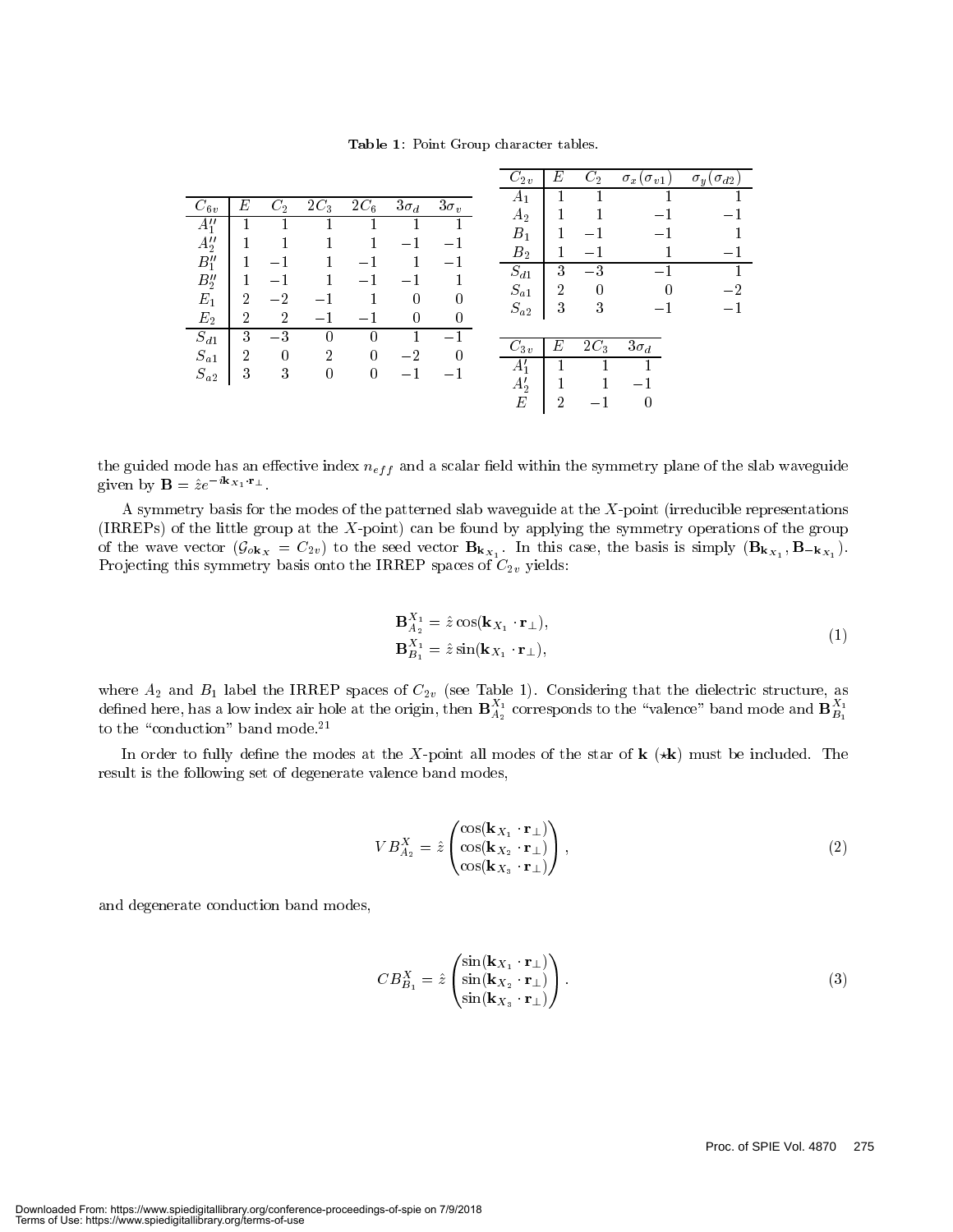#### 2.1.2. J-point

A similar procedure may be performed in order to determine approximate forms for the TE-like valence and conduction band modes at the J-point of the IBZ. An approximate form for the valence band-edge and conduction band-edge modes at the J-point are:

$$
VB_{A'_{2}}^{J} = \hat{z} \begin{pmatrix} e^{-i\mathbf{k}_{J_{1}} \cdot \mathbf{r}_{\perp}} + e^{-i\mathbf{k}_{J_{3}} \cdot \mathbf{r}_{\perp}} + e^{-i\mathbf{k}_{J_{5}} \cdot \mathbf{r}_{\perp}} \\ e^{-i\mathbf{k}_{J_{2}} \cdot \mathbf{r}_{\perp}} + e^{-i\mathbf{k}_{J_{4}} \cdot \mathbf{r}_{\perp}} + e^{-i\mathbf{k}_{J_{6}} \cdot \mathbf{r}_{\perp}} \end{pmatrix}, \tag{4}
$$

$$
CB_E^J = \hat{z} \begin{pmatrix} e^{-i\mathbf{k}_{J_1} \cdot \mathbf{r}_{\perp}} + e^{-i\mathbf{k}_{J_3} \cdot \mathbf{r}_{\perp}} - 2e^{-i\mathbf{k}_{J_5} \cdot \mathbf{r}_{\perp}} \\ e^{-i\mathbf{k}_{J_1} \cdot \mathbf{r}_{\perp}} - e^{-i\mathbf{k}_{J_3} \cdot \mathbf{r}_{\perp}} \\ e^{-i\mathbf{k}_{J_2} \cdot \mathbf{r}_{\perp}} + e^{-i\mathbf{k}_{J_4} \cdot \mathbf{r}_{\perp}} - 2e^{-i\mathbf{k}_{J_6} \cdot \mathbf{r}_{\perp}} \\ e^{-i\mathbf{k}_{J_2} \cdot \mathbf{r}_{\perp}} - e^{-i\mathbf{k}_{J_4} \cdot \mathbf{r}_{\perp}} \end{pmatrix},
$$
\n
$$
(5)
$$

where  $A_2'$  and E are IRREP labels describing how each symmetry basis transforms under  $C_{3v}$ , the point group at the *J*-point.

#### 2.2. Conduction Band Donor Modes

By perturbing the dielectric constant in a small region of a periodic photonic crystal lattice, one mixes the Bloch modes of the lattice and localized defect modes can form. If the perturbation corresponds to a local increase in the dielectric constant, then the localized modes are formed predominantly from the conduction band modes, specically the modes at the band-edge. This is a result of the fact that mode frequencies decrease with an increase in the dielectric constant.<sup>21</sup> Thus, the conduction band-edge modes are "pulled" into the band-gap of the photonic crystal near the defect, resulting in a localized state. This type of localized mode will be termed a donor mode in analogy to the electronic defect states in crystalline materials.

For the hexagonal PC lattice the minimum in the conduction band occurs at the X-point (see Figure 1(b)). Therefore, the appropriate symmetry basis to use for describing localized donor modes is the degenerate conduction band-edge modes of  $\mathcal{CD}_{B_1}$ . The simplest defect is that of a single missing air note in the photonic lattice. By removing a hole we have destroyed the translational symmetry of the photonic lattice and are left with its point group symmetry,  $C_{6v}$ .

The matrix representation of the  $\overline{DB}_1$  basis under the operations of  $C_{6v}$  is labelled  $\overline{S}_{d1}$ , and its characters are shown in Table 1. From the  $C_{6v}$  character table we find that  $S_{d1} = E_1 \oplus B''_1$ . Using the projection operators on  $\overline{CD}_{B_1}$ , a set of basis functions for  $E_1$  and  $D_1$  looks as follows:

$$
\mathbf{B}_{B'_{1}}^{d1} = \hat{z} \left( \sin(\mathbf{k}_{X_{1}} \cdot \mathbf{r}_{\perp}) - \sin(\mathbf{k}_{X_{2}} \cdot \mathbf{r}_{\perp}) + \sin(\mathbf{k}_{X_{3}} \cdot \mathbf{r}_{\perp}) \right),
$$
  
\n
$$
\mathbf{B}_{E_{1},1}^{d1} = \hat{z} \left( 2 \sin(\mathbf{k}_{X_{1}} \cdot \mathbf{r}_{\perp}) + \sin(\mathbf{k}_{X_{2}} \cdot \mathbf{r}_{\perp}) - \sin(\mathbf{k}_{X_{3}} \cdot \mathbf{r}_{\perp}) \right),
$$
  
\n
$$
\mathbf{B}_{E_{1},2}^{d1} = \hat{z} \left( \sin(\mathbf{k}_{X_{2}} \cdot \mathbf{r}_{\perp}) + \sin(\mathbf{k}_{X_{3}} \cdot \mathbf{r}_{\perp}) \right).
$$
\n(6)

The  $(d_1, B_1)$  donor mode transforms like a hexapole, whereas the degenerate  $(d_1, E_1)$  modes transform as an  $(x, y)$ -dipole pair.

By introducing defect regions with lower symmetry than the host photonic lattice one is able to remove degeneracies in the localized mode spectrum. The X-split and Y -split cavities studied below have a defect region with  $C_{2v}$  symmetry as opposed to the full  $C_{6v}$  symmetry of the lattice. The effects of this symmetry lowering can be quite easily determined using group theory by looking at the compatibility relations between the IRREPs of the full and reduced symmetry groups:

276 Proc. of SPIE Vol. 4870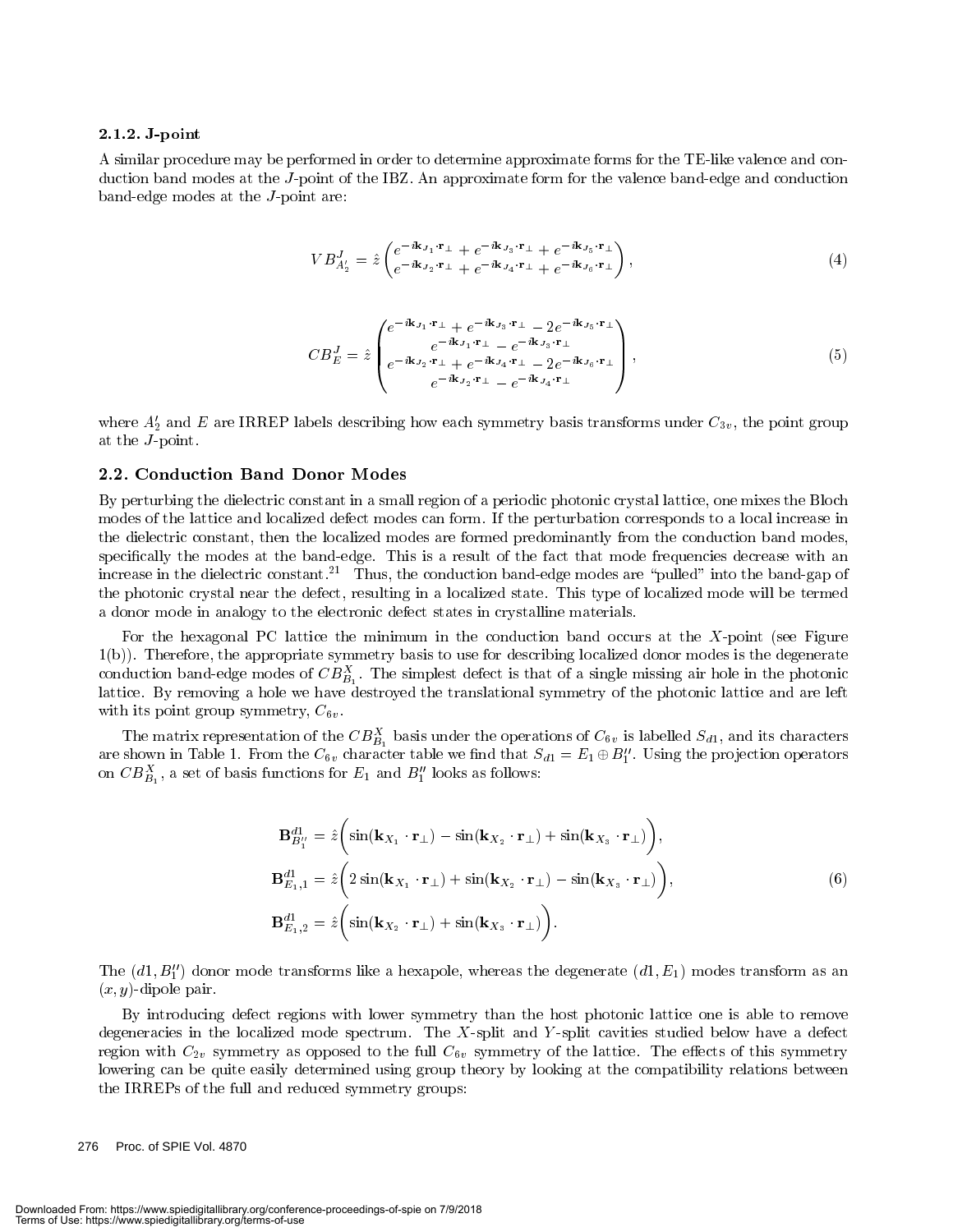$$
C_{6v} \rightarrow C_{2v}
$$
  
\n
$$
\mathbf{B}_{B'_{1}}^{d1} \rightarrow \mathbf{B}_{B_{1}}^{d1,1},
$$
  
\n
$$
\mathbf{B}_{E_{1,1}}^{d1} \rightarrow \mathbf{B}_{B_{1}}^{d1,2} \text{ (x-dipole)},
$$
  
\n
$$
\mathbf{B}_{E_{1,2}}^{d1} \rightarrow \mathbf{B}_{B_{2}}^{d1} \text{ (y-dipole)}.
$$
\n(7)

In the case of the X and Y-split cavities with  $C_{2v}$  symmetry, group theory predicts the splitting of the degenerate dipole-like modes into x and y dipole-like modes with differing frequencies. This is born out both in the numerical simulations and in the experimental measurements of section 3 below.

#### 2.3. Valence Band Acceptor Modes

If the dielectric constant had been reduced in a small region within the photonic lattice, by enlarging an air hole for instance, then instead of pulling the conduction band modes down into the photonic crystal band-gap the valence band modes are \pushed" up into the band-gap. In this case modes localized to the defect region are formed predominantly from mixtures of Bloch modes from the valence band-edge. This type of defect mode is termed an acceptor mode, again in analogy to the electronic states in a crystal. For the hexagonal lattice the maximum of the valence band occurs at the J-point (see Figure  $1(b)$ ). As in the previous section, the obvious symmetry basis to use to describe the acceptor modes is the set of degenerate valence band modes at the J-point,  $V D_{A'_2}$ .

The simplest type of acceptor defect region consists of an enlargement of a single hole in the photonic lattice. This type of defect maintains the point group symmetry of the lattice,  $C_{6v}$ . The characters of the representation of V  $B_{A_2'}$  under the C<sub>6v</sub> point symmetry group, which we label  $S_{a1}$ , are given in Table 1.  $S_{a1}$  decomposes into irreducible blocks  $B_2''\oplus A_2''$ . Using the projection operators, the basis functions of  $VB^{\prime}_{A_2'}$  are coupled together to form the following localized acceptor modes:

$$
\mathbf{B}_{A_2^{\prime\prime}}^{a_1} = \hat{z} \bigg( \cos(\mathbf{k}_{J_1} \cdot \mathbf{r}_\perp) + \cos(\mathbf{k}_{J_3} \cdot \mathbf{r}_\perp) + \cos(\mathbf{k}_{J_5} \cdot \mathbf{r}_\perp) \bigg),
$$
  
\n
$$
\mathbf{B}_{B_2^{\prime\prime}}^{a_1} = \hat{z} \bigg( \sin(\mathbf{k}_{J_1} \cdot \mathbf{r}_\perp) + \sin(\mathbf{k}_{J_3} \cdot \mathbf{r}_\perp) + \sin(\mathbf{k}_{J_5} \cdot \mathbf{r}_\perp) \bigg).
$$
\n(8)

In the  $X$  and  $Y$  -split cavities with  $C_{2v}$  symmetry,  $\mathbf{B}_{A_2^{\prime\prime}}$  and  $\mathbf{B}_{B_2^{\prime\prime}}$  transform as  $A_2$  and  $B_2$  IRREPs, respectively:

$$
C_{6v} \rightarrow C_{2v}
$$
  
\n
$$
\mathbf{B}_{A'_{2}}^{a1} \rightarrow \mathbf{B}_{A_{2}}^{a1},
$$
  
\n
$$
\mathbf{B}_{B'_{2}}^{a1} \rightarrow \mathbf{B}_{B_{2}}^{a1}.
$$
  
\n(9)

For defect regions which strongly perturb the photonic lattice it is possible that a larger number of localized defect modes will form than can be described by the limited symmetry basis used above. This is the case for the Y -split cavity described below, where the defect region is composed of two enlarged holes and has a relatively deep potential well for acceptor modes. As a result, in the FDTD simulations and the PL measurements of the *I* -split cavity an additional shallow acceptor type mode  $(Y$  -A20), not covered by the V  $B_{A'_2}$  symmetry basis, is present.

In order to capture more fully the possible defect modes in a deep potential well, we adopt a method based upon the observation that, for defect regions which provide a deep potential well, it is also possible that defect modes will form which are composed of unperturbed photonic crystal modes located not just at the edge of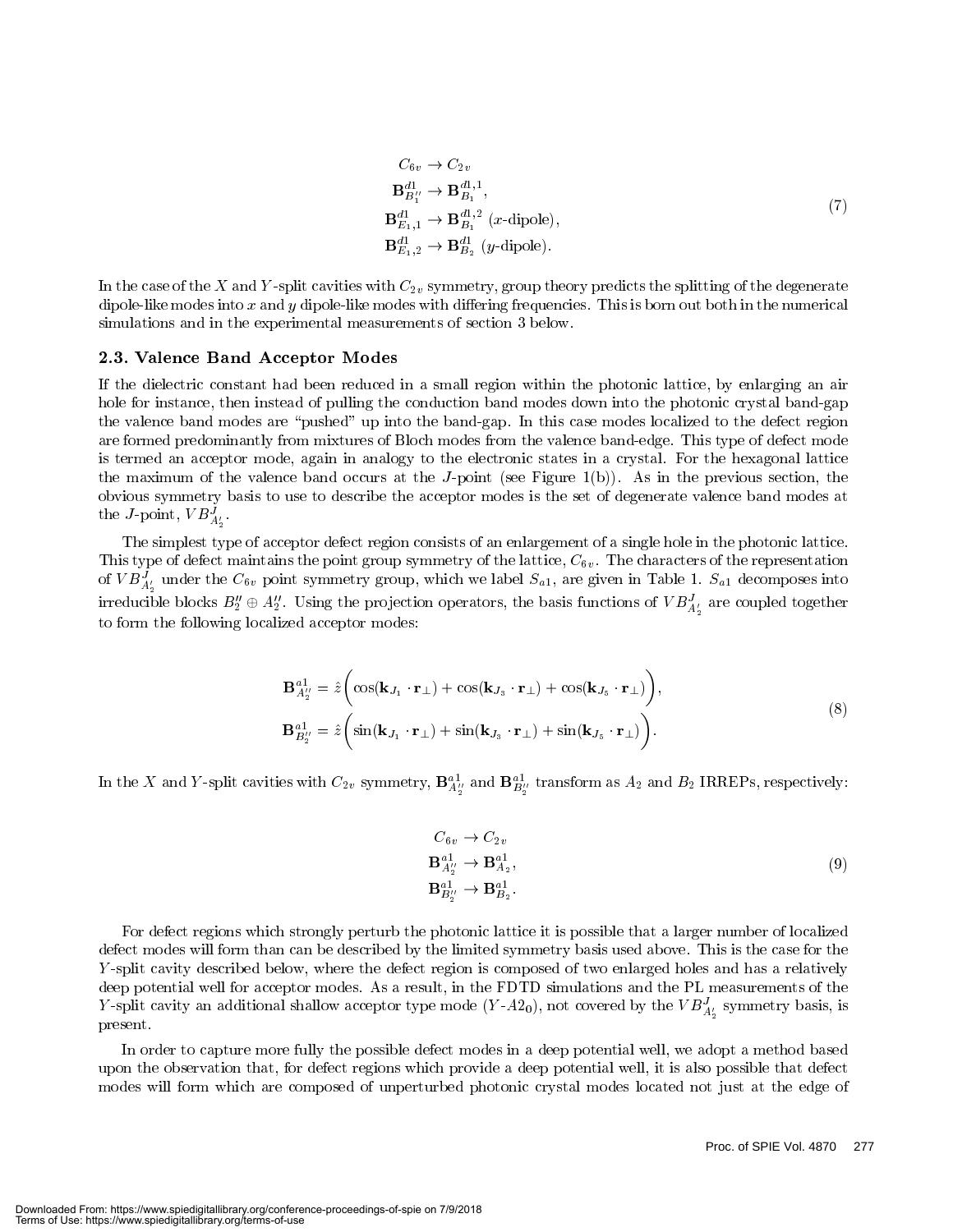the band-gap, but also at other nearby (in frequency) high-symmetry k-points within the IBZ. In order to represent these additional localized resonant modes the unperturbed photonic crystal modes at the additional high-symmetry k-points must be included in the symmetry basis. For the hexagonal lattice the valence band at the X-point is close in frequency to the band-gap edge at the J-point (see Figure 1(b)). The symmetry basis for the  $X$ -point valence band-edge is the triply degenerate V  $B_{A_2}$  basis set. The representation of V  $B_{A_2}$  under  $\rm{C_{6v},}$  fabelled  $\rm{S_{a2},}$  has the character values shown in Table 1 and decomposes into irreducible spaces  $E_2$  and  $A_2$  . The acceptor type modes formed from the  $X$ -point valence band modes in a symmetric defect cavity are:

$$
\mathbf{B}_{A'_{2}}^{a2} = \hat{z} \left( \cos(\mathbf{k}_{X_{1}} \cdot \mathbf{r}_{\perp}) + \cos(\mathbf{k}_{X_{2}} \cdot \mathbf{r}_{\perp}) + \cos(\mathbf{k}_{X_{3}} \cdot \mathbf{r}_{\perp}) \right),
$$
  
\n
$$
\mathbf{B}_{E_{2},1}^{a2} = \hat{z} \left( 2 \cos(\mathbf{k}_{X_{1}} \cdot \mathbf{r}_{\perp}) - \cos(\mathbf{k}_{X_{2}} \cdot \mathbf{r}_{\perp}) - \cos(\mathbf{k}_{X_{3}} \cdot \mathbf{r}_{\perp}) \right),
$$
  
\n
$$
\mathbf{B}_{E_{2},2}^{a2} = \hat{z} \left( \cos(\mathbf{k}_{X_{2}} \cdot \mathbf{r}_{\perp}) - \cos(\mathbf{k}_{X_{3}} \cdot \mathbf{r}_{\perp}) \right).
$$
\n(10)

The Y-split cavity does not have  $C_{6v}$  symmetry, but rather  $C_{2v}$  symmetry. This reduction of symmetry causes the  $E_2$  IRREP space to split into  $A_1 \oplus A_2$ , and the  $A_2$ <sup>'</sup> space to transfer over into an  $A_2$  IRREP space:

$$
C_{6v} \to C_{2v}
$$
  
\n
$$
\mathbf{B}_{A'_{2}}^{a} \to \mathbf{B}_{A_{2}}^{a2,1},
$$
  
\n
$$
\mathbf{B}_{E_{2},1}^{a2} \to \mathbf{B}_{A_{2}}^{a2,2},
$$
  
\n
$$
\mathbf{B}_{E_{2},2}^{a2} \to \mathbf{B}_{A_{1}}^{a2}.
$$
  
\n(11)

The shallow acceptor mode  $(Y-A2_0)$  found in the Y-split FDTD simulations of the next section transforms as field pattern of Y-A2<sub>0</sub> is  $\mathbf{k}_{X_1}$ , from which we can conclude that this mode is given by  $\mathbf{B}_{A_2}^{a2,2}$  as opposed to  $\mathbf{B}_{A_2}^{a2,1}$ .

#### 3. FDTD SIMULATIONS AND PHOTOLUMINESCENCE MEASUREMENTS

Characterization of the PC defect cavities was performed by optically pumping the MQW region within the slab waveguide and analyzing the resulting emission. The optical pumping and PL collection apparatus is described in detail in references<sup>18,22</sup>; a schematic of the measurement setup is depicted in Figure 3. The strong polarization signature (even sub-threshold) of the deep donor (DD)  $(x, y)$ -dipole modes, is used as a reference point from which to classify other resonant modes. Comparing the PL measurements with FDTD simulations, the resonant peaks within the PL spectra from the defect cavities can then be given an appropriate symmetry label corresponding to the IRREP of  $C_{2v}$  under which it transforms. Resonant modes with similar transformation properties are indexed according to frequency.

Three types of defect cavities are studied (Figure 4): a symmetric  $(S)$  cavity with the standard central hole removed, an X-split cavity in which air holes on top and bottom of the central missing hole are moved inwards a distance  $\Delta y$ , and a Y-split cavity in which the missing central hole is accompanied by two enlarged holes on either side. Actual fabricated structures, where the defect regions are surrounded by eight periods of the hexagonal lattice, contain an unintentionally introduced (radially symmetric) grading in the etched air hole size. The holes are 10-15% larger near the center of the lattice than at the perimeter, resulting in weakly localized shallow acceptor (SA) states (described below).

Spectra from several S defect cavities with lattice spacing ranging from 570 nm to 480 nm ( $r/a = 0.325$ ,  $d/a = 0.3721 - 0.4416$  are shown in Figure 5(a). The emission is strongly frustrated except for three peaks. The broad central set of peaks correspond to spontaneous emission from the degenerate DD dipole-like modes  $(S-B2<sub>1</sub>, S-B1<sub>0</sub>)$ . The guided mode band-gap extends roughly over a normalized frequency of 0.30 to 0.42, from

278 Proc. of SPIE Vol. 4870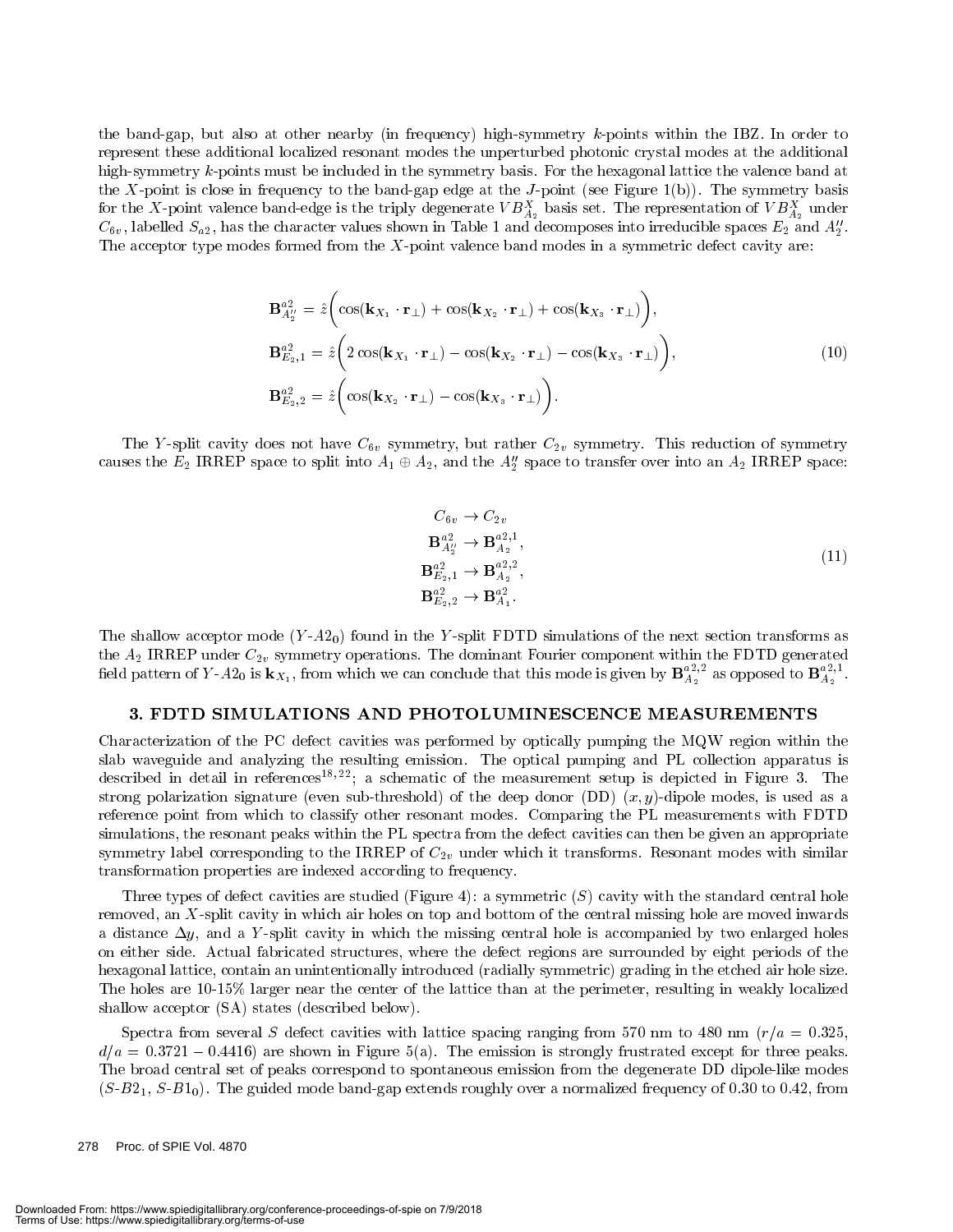

 $\bf r$  igure  $\bf o$ . Schematic of the polarization selective FL measurement set-up. Inset shows a projection of the P  $\Lambda$  and P  $\bf r$ polarizer orientations onto the SEM image of a fabricated defect cavity as it would be mounted in the PL set-up.



Figure 4: PC cavity geometries of different symmetry.

the narrow low frequency SA mode to the high frequency shallow donor (SD) or CB mode. The slight shift in normalized frequency of the DD dipole modes versus lattice spacing is a result of the difference in normalized slab thickness,  $d/a$ , for the three devices.<sup>23</sup>

PL from a set of matched S, X-split, and Y-split cavities with  $a = 515$  nm,  $r/a = 0.35$ , and  $d/a = 0.409$ is given in Figures 5(b)-(d). In the A-split cavity  $\Delta y \sim 0.05a \sim$  z5 nm, and in the Y-split cavity r  $/a \sim 0.51$ . FDTD simulations of the frequency response of the different cavities<sup>14</sup> are plotted as dashed lines along with the measured PL spectra. In the PL spectra of the  $S$  cavity shown in Figure 5(b), the two resonance peaks are spectrally aligned with the FDTD calculated SA and DD resonances. The symmetry and dominant Fourier components of the FDTD generated degenerate DD mode field patterns shown in Figure  $6(a)$ -(b) match those of the x-dipole ( ${\bf b}_{E_1,1}$ ) and y-dipole ( ${\bf b}_{E_1,2}$ ) modes from the symmetry analysis of the previous section, permitting the labels  $S-B1<sub>0</sub>$  (x-dipole) and  $S-B2<sub>1</sub>$  (y-dipole) for the DD PL peak. Even the subtle difference in the inplane radiation pattern of the  $(x, y)$ -dipole modes as calculated numerically using FDTD is contained within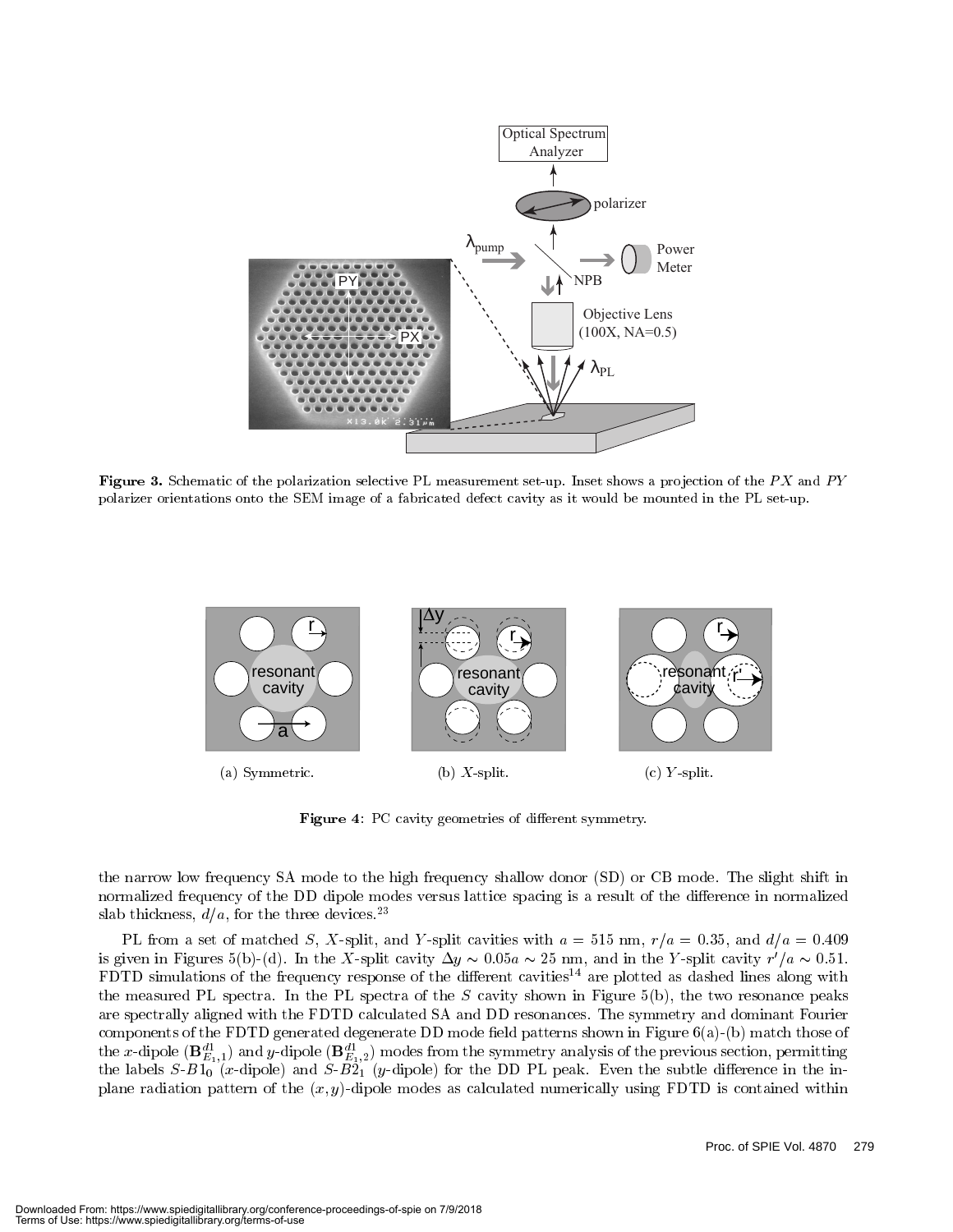the symmetry analysis as can be seen by the lack of a third standing wave component in the y-dipole ( ${\bf D}^{\rm cr}_{E_1,2}$ ) mode. A similar correspondence relates the  $\mathbf{D}_{A_2^{\prime\prime}}^{-1}$  (S-A2<sub>0</sub>) and  $\mathbf{D}_{B_2^{\prime\prime}}^{-1}$  (S-D2<sub>0</sub>) approximate held patterns to the (accidentally) degenerate SA PL peak.



**FIGURE 5.** PL spectra from S, A-spill, and Y-spill defect cavities. In (a) the lattice spacing is varied from  $u=570$  nm to  $400$  nm with  $t/a \approx 0.325$ . In (b), (c), and (d):  $a = 0.15$  nm,  $t/a = 0.39$  nominally, and  $a/a = 0.409$ . FDTD simulations are shown as dashed lines.

In the X-split cavity PL spectra of Figure 5(c), the DD  $(x, y)$ -dipole modes near  $a/\lambda_o = 0.38$  are seen to split into two distinct peaks, as predicted by symmetry arguments. Additionally, the SA peak of  $S-A2_0$  and  $S-B2<sub>0</sub>$  in Figure 5(b) is clearly seen to separate into  $X-A2<sub>0</sub>$  and  $X-B2<sub>0</sub>$  peaks, respectively.

The PL spectra of the Y -split cavity exhibits four discrete mode peaks. The DD dipole-like modes are split, and the remaining single peak at  $a/\lambda_{\text{o}} = 0.36$  corresponds to the x-dipole mode (as measured by polarization). The two SA modes of the S and X-split cavity are now pushed further into the the band-gap, forming deep acceptor (DA) modes  $(Y - A2<sub>1</sub>$  and  $Y - B2<sub>0</sub>)$ . Another SA mode,  $Y - A2<sub>0</sub>$ , is also present, along with a slew of modes near the valence band-edge.

280 Proc. of SPIE Vol. 4870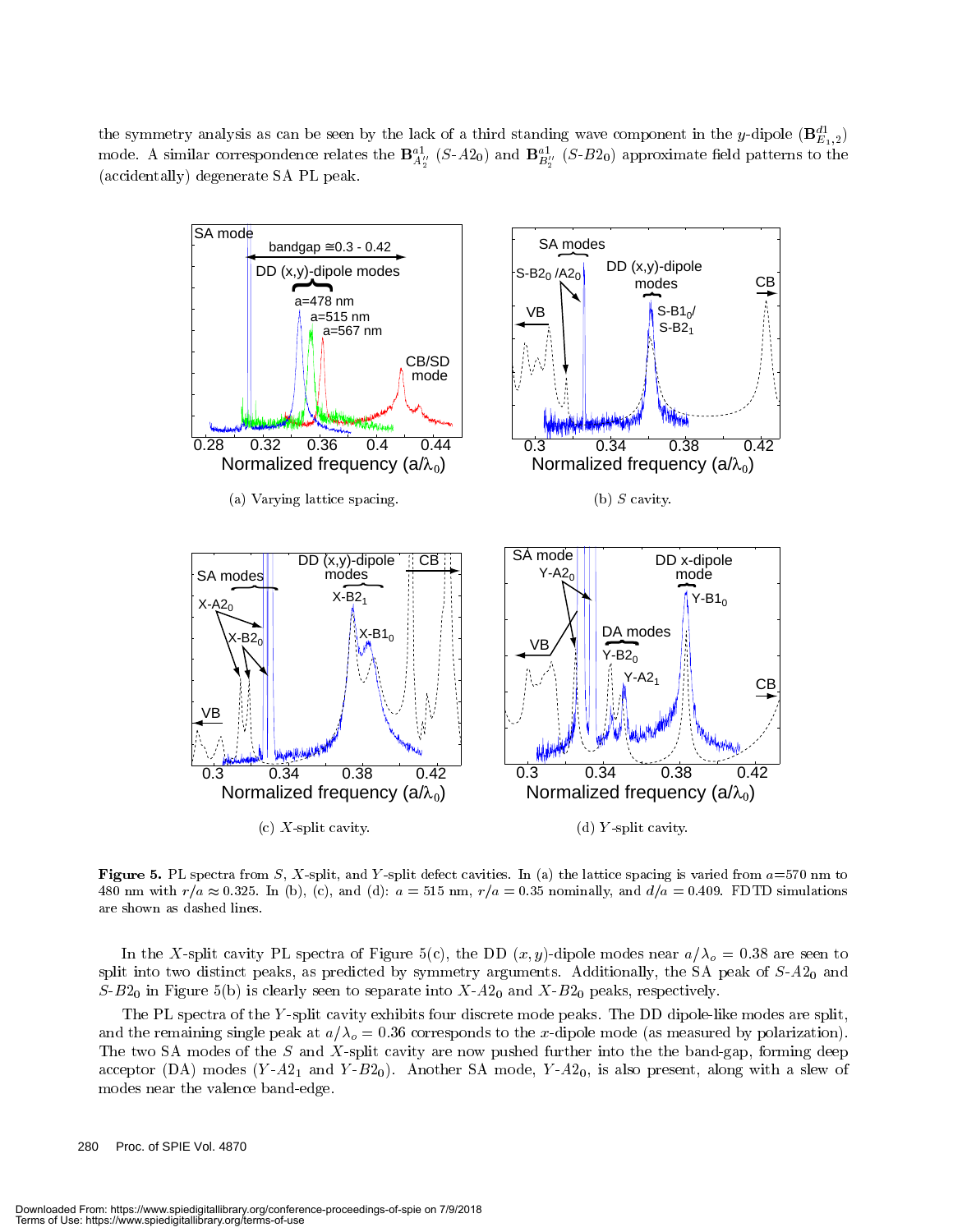

 $(a)$  In-plane x-dipole mode radiation pattern. $\sim$  In-plane <sup>y</sup>-dipole mode radiation pattern.

 ${\bf r}$  reure  ${\bf v}$ . In-plane radiation losses (electric held amplitude saturated) of the  $x$  and  $y$  dipole mode (degenerate case) are shown in (a) and (b), respectively.

The optical properties of defect cavities in 2D PC slab waveguides have been examined analytically through group theoretical methods, numerically through FDTD calculations, and experimentally through PL spectroscopy of fabricated devices. Using approximate fields for the dominant Fourier components of a mode, we put forth a simple process by which PC nanocavities can be designed through symmetry arguments. When combined with FDTD simulations, the two methods result in a highly descriptive model for the behavior of the defect modes of PC cavities of varying symmetry. Experimental characterization of fabricated structures largely confirms the predictions of this model, and this close correspondence illustrates the degree to which the emission properties of the resonant modes of these systems can be specied by a careful design that utilizes the techniques described in this paper.

The authors would like to thank In Kim and Denis Tishinin for the growth of the InGaAsP material used to create the PC cavities. O. Painter would like to thank Kerry Vahala for many fruitful discussions regarding group theory. K. Srinivasan thanks the Hertz Foundation for its financial support.

#### **REFERENCES**

- 1. D. M. Atkin, P. S. J. Russell, T. A. Birks, and P. J. Roberts, \Photonic band structure of guided Bloch modes in high index films fully etched through with periodic microstructure," J. Mod. Opt. 43, pp. 1035– 1053, May 1996.
- 2. P. S. J. Russell, D. M. Atkin, and T. A. Birks, Bound Modes Of Two-Dimensional Photonic Crystal *Waveguides*, pp. 203–218. Kluwer Academic Publishers, The Netherlands, 1996.
- 3. S. G. Johnson, S. Fan, P. R. Villeneuve, J. D. Joannopoulos, and L. A. Kolodziejaki, "Guided modes in photonic crystal slabs," Phys. Rev. B  $60$ , pp. 5751-5758, Aug. 1999.
- 4. A. Mekis, J. C. Chen, I. Kurland, S. Fan, P. R. Villeneuve, and J. D. Joannopoulos, "High Transmission through Sharp Bends in Photonic Crystal Waveguides," Phys. Rev. Lett. 77, pp. 3787-3790, Oct. 1996.
- 5. E. Chow, S. Y. Lin, J. R. Wendt, S. G. Johnson, and J. D. Joannopoulos, \Quantitative analysis of bending efficiency in photonic-crystal waveguide bends at  $\lambda = 1.55 \mu m$  wavelengths," Opt. Lett. 26, pp. 286–288, Mar. 2001.
- 6. T. Baba, N. Fukaya, and J. Yonekura, "Observation of light propagation in photonic crystal optical waveguides with bends," IEE Elec. Lett.  $35$ , pp.  $654-655$ , Apr. 1999.
- 7. M. Lončar, T. Doll, J. Vučković, and A. Scherer, "Design and Fabrication of Silicon Photonic Crystal Optical Waveguides," J. Lightwave Tech. 18, pp. 1402-1411, Oct. 2000.